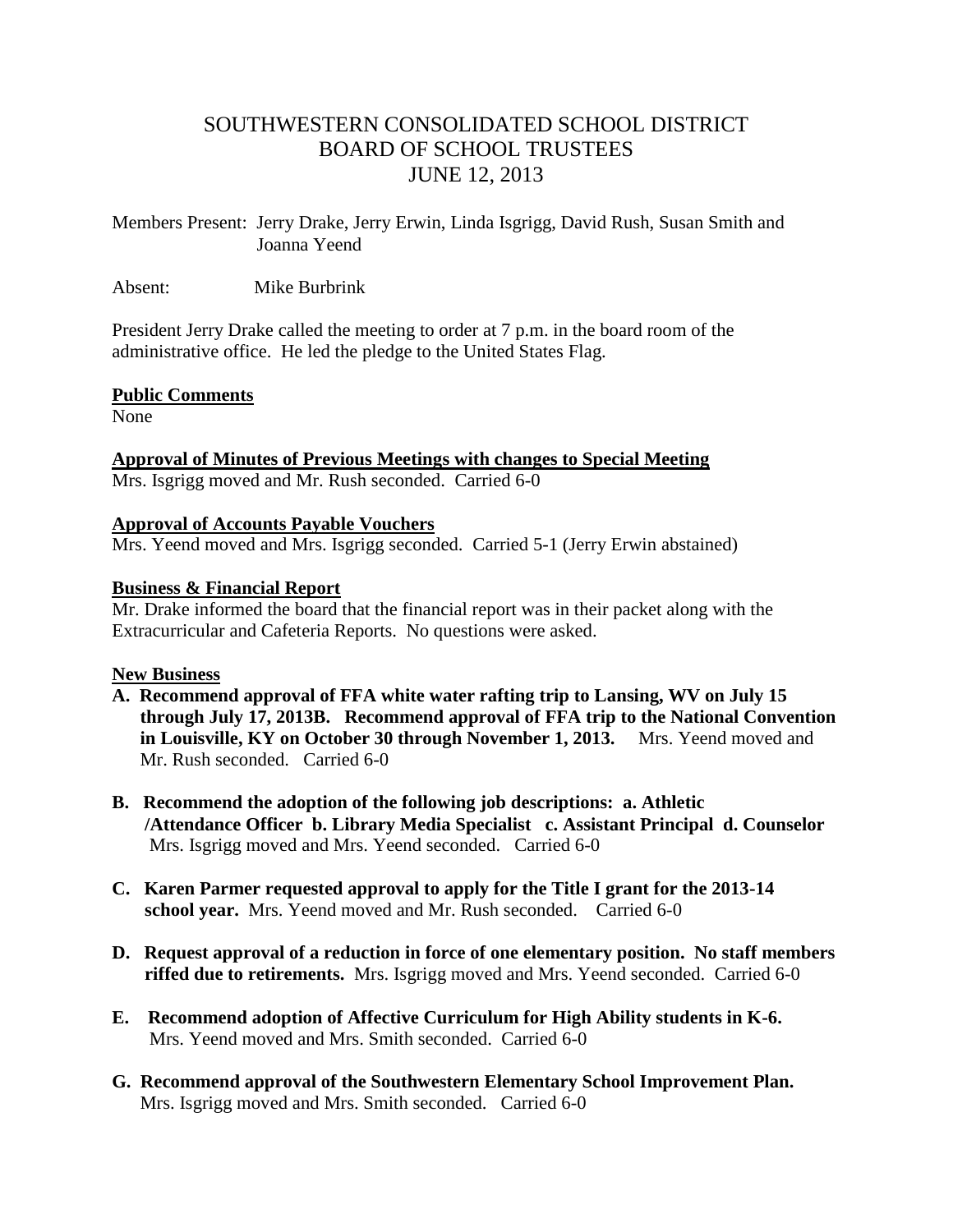**H. Recommend approval to no longer accept new out-of-district transfer students at the junior/senior high school and limit the number of new out-of-district transfer students at the elementary to a maximum total of 44 students per grade level. The elementary application deadline will be at noon on the day of the regularly scheduled meeting each July.** Mrs. Maurer explained we will not accept any new out-of-district students at the junior/senior high school. We will, however, take out-of-district elementary students until the grade level has a maximum of 44 students. If more out-of-district elementary students apply than there are spots available, a public lottery would need to be held at the July board meeting to determine which students would get the available spots. Currently, all elementary classes are at the 44 student capacity. As permitted by law, Southwestern will continue to accept students who were out-of-district students during the 2012-13 school year and their sibblings as well as staff members' children. Mrs. Yeend moved and Mrs. Isgrigg seconded. Carried 6-0

## **I. Other**

 **Mrs. Maurer asked that the board approve the quote from Green-Owens Insurance for workers comp., auto, property and umbrella insurance for \$71,822. It raised 9% from**  last year. Mrs. Isgrigg moved and Mrs. Yeend seconded. Carried 6-0

 **Mrs. Maurer asked that the board approve contracting Education Services not to exceed \$1,500.00 to help with Southwestern's budget.** Mrs. Isgrigg moved and Mr. Rush seconded. Carried 6-0

### **Reports and Presentations**

Mrs. Noesges updated the board on  $4<sup>th</sup>$  nine weeks statistics – 54 students on the A honor roll, 81 students on A//B and 107 students with perfect attendance. The end of year awards included 35 students on the A honor roll, 90 students on the A/B and 31 with perfect attendance. Mrs. Noesges thanked everyone for her time at Southwestern. She said that she will always look back on it fondly.

Mr. Chase spoke about the great job that the teachers did at the high school. Some of his comments were that they created data driven documents and SLO analysis, built websites, used Google Scripts to see the weaknesses in their students and improve them, researched curriculum building for the future, and one of our teachers even worked with her students from her home when staying home with her sick child.

### **Facilities**

Dave Stevens, Facilities/Maintenance Director, informed the school board of the summer projects which are scheduled for completion this summer. The maintenance crew will be adding a duct fan to the high school band roof. They will also be pressure washing the roof duct coils and placing guards on the units to avoid further hail damage. The crew will also be moving equipment in the cafeteria, painting exposed parts of the concession area, reroofing the shelter house, working at the waste and water plant as well as completing their annual cleaning of the buildings.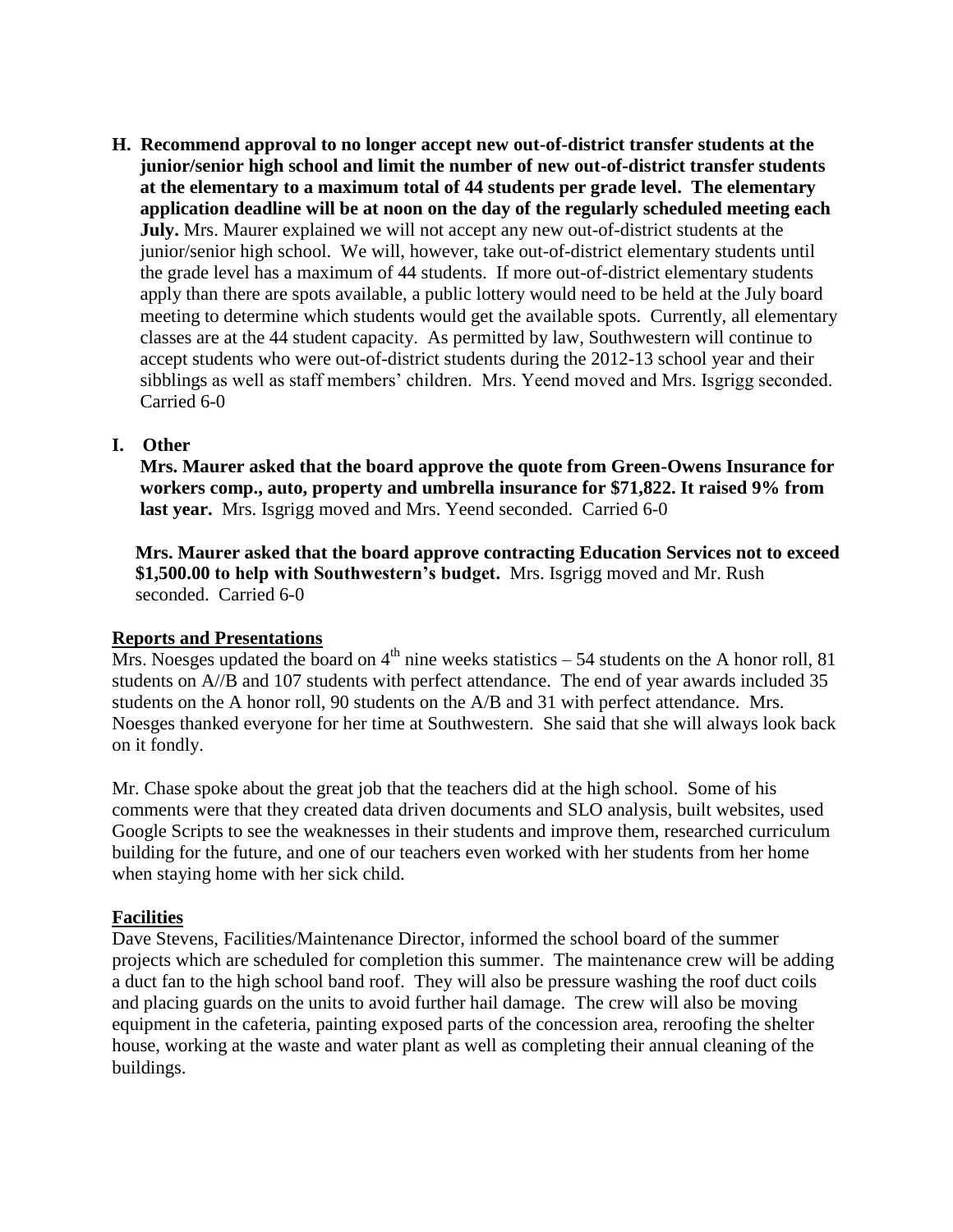### **Superintendent Report**

Mrs. Maurer gave each board member a draft copy of the first two sections of the new board policy manual. She requested that they review the two draft sections and complete the comment sheet so revisions could be made as needed. There will be a total of 10 sections and administrative guidelines to complete. As each section is drafted, board members will receive a copy to review for possible revisions. Neola recommends that the board meet monthly exclusively to work on the board policy manual and administrative guidelines until it is completed.

# **Personnel**

## **A. Staff Leaves/Resignations/Terminations**

-Mrs. Maurer asked that the board approve changing Gaila Swift's retirement date effective June 4, 2013. Mrs. Isgrigg moved and Mrs. Smith seconded. Carried 6-0

-Mrs. Maurer asked that the board approve her medical leave days on 6-13 & 14 of 2013. Mrs. Isgrigg moved and Mr. Rush seconded. Carried 6-0

### **B. Recommendations to Hire**

-Brady Days – Athletic Director at \$45,000.00. Mr. Erwin moved and Mrs. Yeend seconded. Carried 6-0

-Donna Dennison – Library Media Specialist at \$28,882.00. She has worked in the library here for 10 years. Mrs. Isgrigg moved and Mrs. Yeend seconded. Carried 6-0

-Andrew Oswalt – Secondary English Teacher at \$30,557. Mrs. Yeend moved and Mr. Erwin seconded.

# **C. Other**

Mr. Chase commented about Mrs. Meyer and the extra training she received from the technology training in Franklin. Mr. Chase was told that she was real knowledgeable regarding Google.

# **Public Comments**

None

# **Superintendent's Comments**

Mrs. Maurer congratulated the new hires. She also thanked Mrs. Noesges for all her hard work the past 2 years.

### **Board Comments**

Mrs. Smith welcomed the new hires and wished Mrs. Noesges good luck at her new job. Mrs. Yeend said the same but added that Mr. Chase had done a great job for his first year as a high school principal. He has an impressive list of accomplishments.